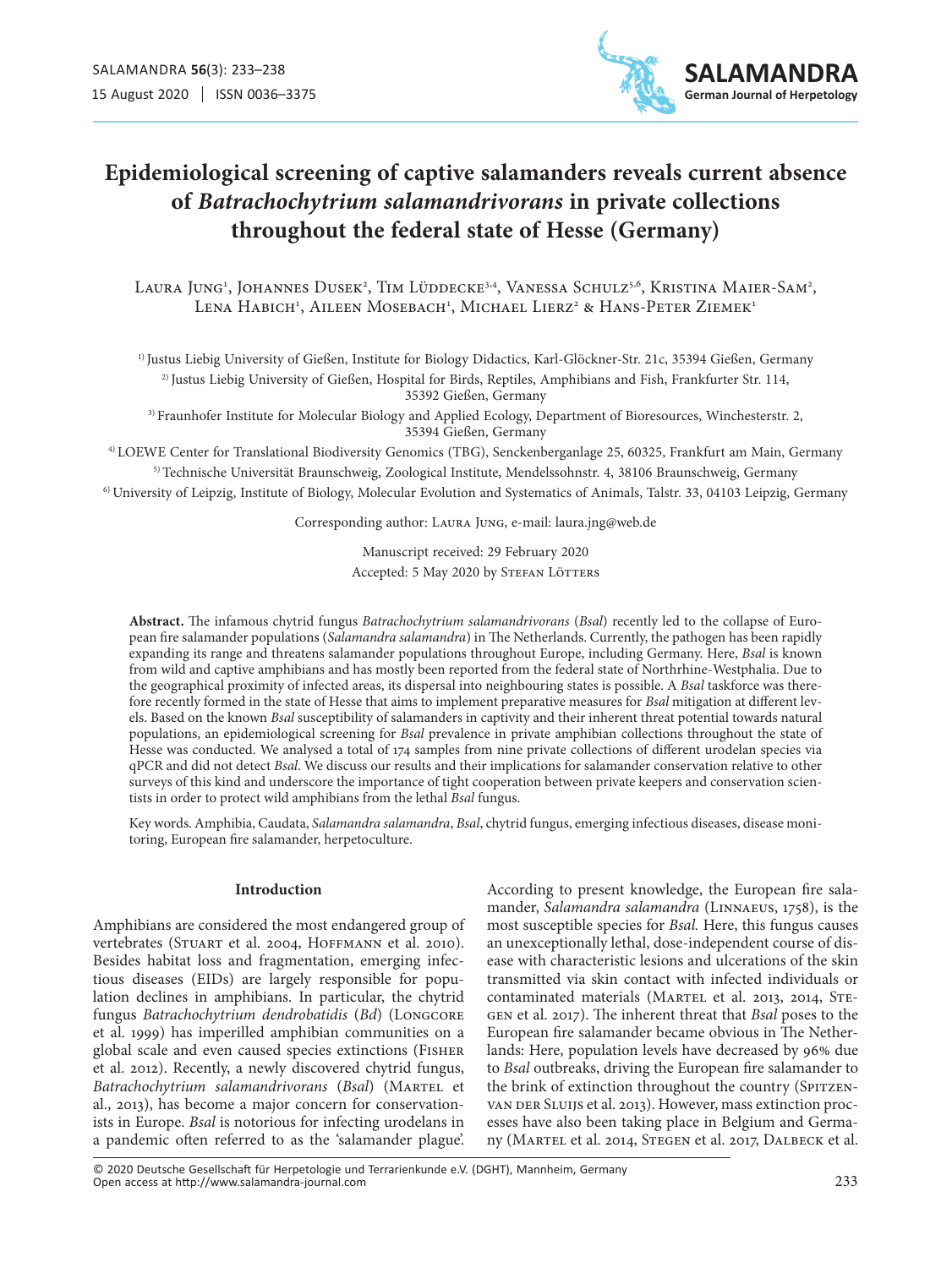2018, Schulz et al. 2018, Wagner et al. 2019). Germany is in fact currently considered the 'hot spot' of *Bsal* infections with almost 50 affected sites in the Eifel Mountains as well as the Ruhr District in the federal states Northrhine-Westphalia and Rhineland-Palatinate (DALBECK et al. 2018, Schulz et al. 2018, 2020 in this issue, Wagner et al. 2019, LÖTTERS et al. 2020 in this issue).

Among the federal states of Germany, Hesse is a state of pivotal importance for salamander conservation: Its borders are located less than 150 km distant from the current *Bsal* epicentre in the Eifel and different models suggest that dispersal of the fungus into Hesse is a likely scenario (Fig. 1) (Feldmeier et al. 2016, Beukema et al. 2018). Hesse probably hosts the highest density of European fire salamander populations with a significant biomass of this species, as it is centrally located in the distribution range of the European fire salamander in Germany (KLEWEN 1988, Thiesmeier 2004, Deutsche Gesellschaft für Herpetologie und Terrarienkunde 2018). These circumstances have led to the founding of a task force for the protection of European fire salamanders in Hesse in 2018 (Ziemek 2019). This task force aims to develop preventative means in preparation for the arrival of *Bsal* in Hesse and to design strategies to efficiently mitigate its spread within the state.

Recent studies have suggested that *Bsal* was originally introduced to Europe from infected Asian urodelans imported for the pet trade (MARTEL et al. 2014, LAKING et al. 2017, Nguyen et al. 2017, Yuan et al. 2018). This implies that private terrarium collections of amphibians may represent a reservoir for this biodiversity-threatening disease from which novel infections could emerge. Hence, considerable effort was invested into epidemiological tracing of *Bsal* throughout privately kept urodeles across Europe in the recent past (Cunningham et al. 2015, Sabino-Pinto et al. 2015, 2018, Fitzpatrick et al. 2018). These studies



Figure 1. The federal state of Hesse (red) borders Northrhine-Westphalia (black) where Bsal outbreaks in the wild have become known (black spots, following DALBECK et al. 2018, SCHULZ et al. 2018). We examined the prevalence of the pathogen in private urodelan collections throughout the state (red spots).

have highlighted the infestation of such collections in, e.g., Sweden, Germany, Spain, and the United Kingdom (Cunningham et al. 2015, Sabino-Pinto et al. 2015, 2018, Fitzpatrick et al. 2018), and one of them detected *Bsal*-positive salamanders in one collection in Hesse (Sabino-Pinto et al. 2015, 2018).

This finding has made us ask to what extent the pathogen may be distributed in private collections within the federal state of Hesse. We opted for a qPCR-based tracing strategy and screened salamander stocks of hobbyists, zoos, universities and professional breeders in order to derive insights about the fungus prevalence in Hesse and to infer hypotheses about the threat potential such collections may pose to European fire salamander populations in the wild.

### **Material and methods**

Throughout 2019, skin swabs of captive urodelans were collected from nine private collections across Hesse (Fig. 1). Animals to be sampled were randomly selected from the keepers' enclosures. First, the habitus of all animals was checked for obvious signs of infections, such as ulcerations and lesions. For the handling of animals, nitrile gloves (one set of gloves per individual) were used in order to avoid potential transmissions of *Bsal*.

Skin swabs were collected as previously described (Hyatt et al. 2007, van Rooij et al. 2011, Blooi et al. 2013): Briefly, the ventral side of each individual was wiped ten times utilizing two sterile cotton swabs (A- and B-samples for data validation), which then were stored separately in sterile Eppendorf tubes. If possible, at least three individuals per enclosure were included in this study, however, if an enclosure housed fewer individuals all available animals were analysed. Negative controls at each locality were generated by opening an unused cotton swab and placing it into a separate tube midway through the sampling process. Used swabs were stored at -20°C until further processing.

For molecular *Bsal* screening, genomic DNA was extracted by using the Qiagen DNeasy Blood and Tissue Kit (Qiagen, Hilden, DE) following the manufacturer's instructions after a pretreatment with lysozyme. Quantitative polymerase chain reaction (qPCR) was performed as published previously (Blooi et al. 2013, 2016) with the alterations of using a *Bsal*-specific FAM-labelled probe (biomers, Ulm, DE) and the TaqMan™ Fast Universal PCR Master Mix (Thermo Fisher Scientific, Waltham, MA, US) following the manufacturers' instructions as to temperature and cycling conditions. PCR was performed on a RotorGene System (Qiagen, Hilden, DE). Prior to sample analysis, the PCR protocols detection limit was determined by testing a ten-fold dilution series of the positive control with 1000 GE/5 ml. The lower detection limit was demonstrated to be 0.1 GE/5 ml, which conforms with Blooi et al. (2013). The subsequent initial screening of all samples was performed at the Hospital for Birds, Reptiles, Amphibians and Fish of the Justus Liebig University Gießen.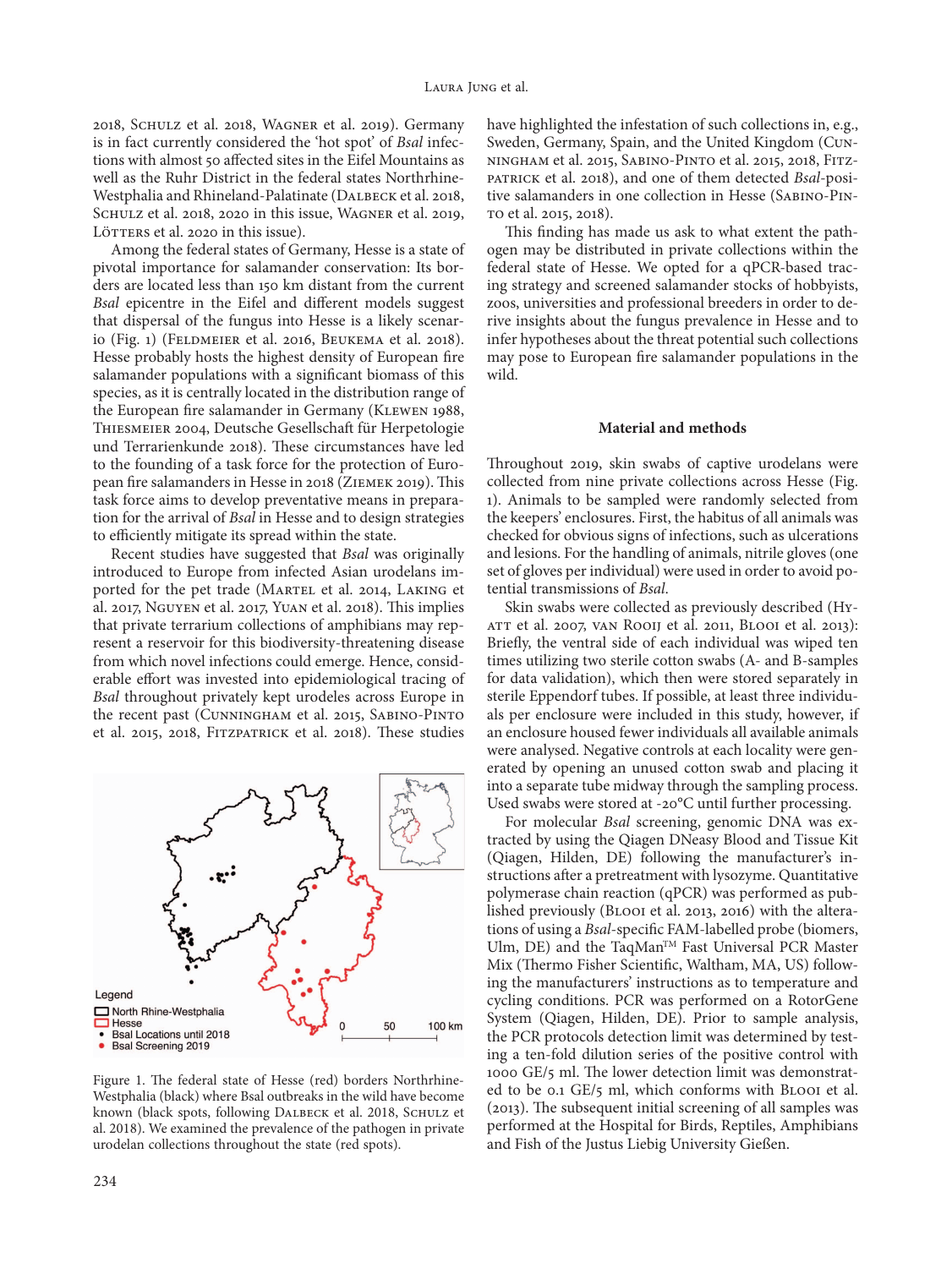From all obtained samples, 20 B-samples were randomly selected, extracted and analysed a second time in an independent laboratory at the Zoological Institute of the Technische Universität Braunschweig for data validation using the protocol of Blooi et al. (2013). Here, gBlock fragments were used as a standard. The threshold for the ITS copies was set to 100 ITS based on a comparison of Ct values between both standards (1 GE = 33 cycles/100 ITS copies = 35 cycles). Each qPCR plate contained two replicates of samples, two replicates of *Bsal* standard (10-fold dilution scale from 100–10,000,000 ITS copies), and two negative controls. All runs were performed on a CFX96 Real-Time System (Bio-Rad Laboratories Inc., Hercules, CA, US).

## **Results**

For the epidemiological screening of *Bsal* in captive urodelans within Hesse, we sampled animals from nine different localities across the federal state (Fig. 1). Our sampling included 28 taxa, 20 belonging to the family Salamandridae including several subspecies of the European fire salamander as well as the Alpine salamander, Salamandra atra LAURENTI, 1768, and several newt species (Table 1). The remaining eight taxa included in this study represented the genus *Ambystoma*, family Ambystomatidae (Table 1).

In total, we collected skin swabs from 174 specimens and analysed all of these by means of qPCR. None of the examined animals exhibited any obvious symptoms of the salamander plague, indicating that the pathogen was either recently introduced and had not yet caused any physical symptoms, or was absent from the studied private collections. Our phenotypical examinations were in accordance with our molecular genetic analysis for *Bsal* prevalence in that all analysed skin swabs tested negative (Table 1).

#### **Discussion**

As an emerging infectious disease, the salamander plague has been spreading rapidly in Europe and has already caused several local mass extinction events in European fire salamanders (e.g., SPITZEN-VAN DER SLUIJS et al. 2016, DALBECK et al. 2018, SCHULZ et al. 2018, 2020 in this issue, WAGNER et al. 2019, LÖTTERS et al. 2020 in this issue). Previous studies suggested that captive urodelans may represent a reservoir for *Bsal* as indicated by the abundance of *Bsal*-positive specimens that were reported from private collections in Germany, Spain, Sweden and England (Cunningham et al. 2015, Sabino-Pinto et al. 2015, 2018, Fitzpatrick et al. 2018). Apparently, *Bsal* has been introduced to the European amphibian fauna via infected Asian newts imported for the pet trade. It has also been reported that infections of *Bsal* may be asymptomatic and therefore difficult or even impossible to detect (Sabino-Pinto et al. 2018). Recent studies found that captivity as an exter-

Table 1. List of all sampled species and subspecies, number of samples per taxon at each locality (N), and resulting *Bsal* status as identified via qPCR. A-samples were analysed from all specimens, specimens with analysed B-samples are indicated with an asterisk. Coll = Collection.

| Coll | Species                                     | N              | <b>Bsal</b> status |
|------|---------------------------------------------|----------------|--------------------|
|      | Coll 1 Salamandra salamandra terrestris*    | 9              | neg.               |
|      | Ichthyosaura alpestris                      | 3              | neg.               |
|      | Neurergus crocatus                          | 3              | neg.               |
|      | Neurergus kaiseri                           | 3              | neg.               |
|      | Coll 2 Salamandra salamandra alfredschmidti | 3              | neg.               |
|      | Salamandra salamandra bernardezi            | 3              | neg.               |
|      | Salamandra salamandra gigliolii             | 3              | neg.               |
|      | Salamandra salamandra terrestris            | 6              | neg.               |
|      | Tylototriton shanjing                       | 3              | neg.               |
|      | Salamandra atra*                            | 1              | neg.               |
|      | Coll 3 Salamandra salamandra bernardezi     | $\overline{4}$ | neg.               |
|      | Salamandra salamandra salamandra            | 10             | neg.               |
|      | Coll 4 Salamandra salamandra salamandra     | 3              | neg.               |
|      | Ambystoma andersoni                         | 1              | neg.               |
|      | Ambystoma macrodactylum                     | 7              | neg.               |
|      | Ambystoma maculatum*                        | 5              | neg.               |
|      | Ambystoma mavortium melanostictus           | 4              | neg.               |
|      | Ambystoma mavortium nebulosum               | 6              | neg.               |
|      | Ambystoma opacum                            | 5              | neg.               |
|      | Coll 5 Ambystoma talpoideum                 | 4              | neg.               |
|      | Ambystoma tigrinum*                         | 10             | neg.               |
|      | Salamandra salamandra gallaica*             | 5              | neg.               |
|      | Salamandra salamandra salamandra            | $\overline{2}$ | neg.               |
|      | Salamandra salamandra terrestris*           | 7              | neg.               |
|      | Tylototriton kweichowensis                  | 5              | neg.               |
|      | Tylototriton shanjing*                      | 4              | neg.               |
|      | Coll 6 Salamandra salamandra*               | 8              | neg.               |
|      | Ichthyosaura alpestris*                     | 3              | neg.               |
|      | Lissotriton vulgaris                        | 3              | neg.               |
|      | Salamandra atra                             | 3              | neg.               |
|      | Salamandra salamandra bernardezi*           | 3              | neg.               |
|      | Coll 7 Salamandra salamandra terrestris     | 3              | neg.               |
|      | Taricha granulosa                           | $\overline{4}$ | neg.               |
|      | Triturus cristatus*                         | 3              | neg.               |
|      | Triturus marmoratus                         | 3              | neg.               |
|      | Coll 8 Salamandra salamandra*               | 1              | neg.               |
|      | Ichthyosaura alpestris                      | 3              | neg.               |
|      | Lissotriton italicus                        | 3              | neg.               |
|      | Salamandra salamandra bernardezi            | 3              | neg.               |
|      | Coll 9 Salamandra salamandra gallaica       | 3              | neg.               |
|      | Salamandra salamandra terrestris            | 3              | neg.               |
|      | Triturus carnifex                           | 3              | neg.               |
|      | Triturus dobrogicus                         | 3              | neg.               |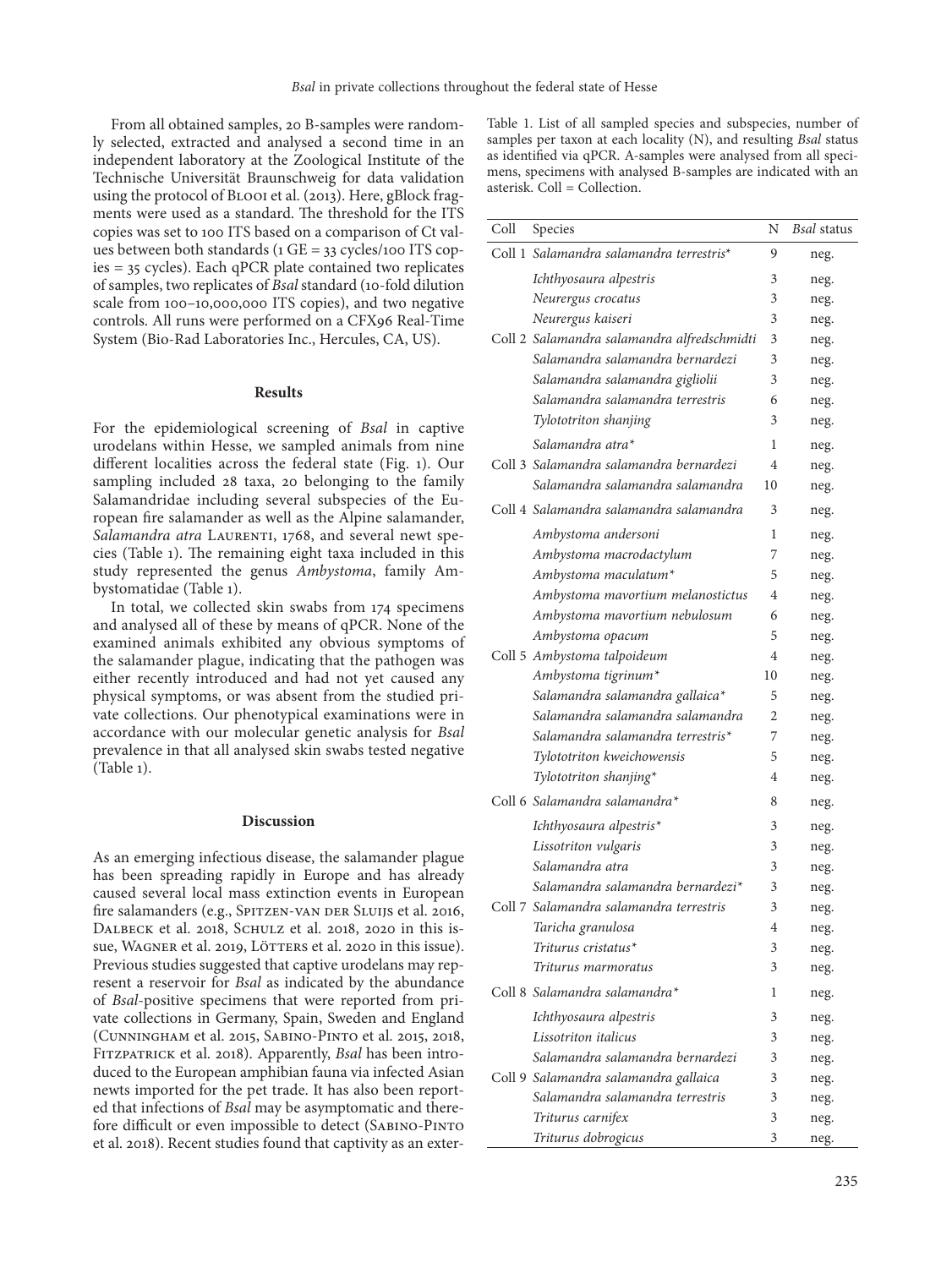nal factor negatively influences the microbial communities within the mucosome (i.e., the complex micro-ecosystem of amphibian skin poisons plus their microbial symbionts), which is an important anti-infectious line of defence in amphibians (e.g., WOODHAMS et al. 2014, BATES et al. 2018, 2019, LÜDDECKE et al. 2018). As a result of this negative effect, captive animals are probably much more receptive to colonization by pathogens such as *Bsal* (e.g., BATES et al. 2019). On the other hand, animals in private collections are usually kept well fed and in good general condition. In addition, they usually receive good health monitoring so that clinical diseases are detected and can be treated early. In such collections, latent pathogen infections without obvious clinical disease are nevertheless possible (e.g., Sabino-PINTO et al. 2018). Therefore, captive collections might represent a reservoir of pathogens that may cause fatal disease if introduced into naïve free-ranging populations (e.g., Martel et al. 2014, Sabino-Pinto et al. 2015, 2018, Fitzpatrick et al. 2018, Martel et al. 2020).

All these aspects in their totality highlight the importance of close monitoring for *Bsal* in private and public collections as a protective measure, because animals kept thus have an increased likelihood of either harbouring the disease, or are at least at higher risk of being infected if the pathogen is introduced. Since any biological material that is transferred from such collections to the environment (e.g., organic waste, water or soil) constitutes a potential infectious agent, it is of pivotal importance to know the infection status of these. This urgency becomes especially obvious when the potential treatment is taken into account: *Bsal*-infected salamanders can often be treated by keeping the animal at higher temperatures  $(25^{\circ}C)$  for an extended period of time (Blooi et al. 2015). This therapy often results in the eradication of *Bsal*, and many salamanders recover from it when conducted correctly and monitored well. While this therapy may be useful for captive collections with only a limited number of animals being affected, it is not practicable for wild salamander populations due to their sheer numbers and legislative obstacles (Kuzmin et al. 2009, AGAR & FENA 2010). Heat treatment does furthermore not alter the salamander immune system and therefore provides no long-term protection against *Bsal* (Stegen et al. 2017).

In their exploratory study that assessed infection rates in captive salamandrids in Germany and Sweden, Sabino-PINTO et al. (2018) detected several infected animals, with the most severely affected collection being one in Hesse. We therefore expected that several of the screened collections would also contain infected animals. However, none of our qPCR screenings recovered the presence of *Bsal* in any of the analysed localities and consequently, apart from the case documented by Sabino-Pinto et al. (2018), no *Bsal*-positive salamander has been reported in Hesse in 2019.

That said, it is obvious that neither our study across the federal state, nor the study by Sabino-Pinto et al. (2018) are of holistic nature. It should also be kept in mind that our study, like that by Sabino-Pinto et al. (2018), is based

on data obtained from collections that voluntarily participated. It may be presumed that collections experiencing clinical problems more regularly are not supportive of such screenings. However – if the pathogen is widely distributed in captive collections in Hesse, it is likely that it would have been detected also in this study – as animals are commonly exchanged between collections. In total, both studies analysed twelve private collections, but this unfortunately represents only a marginal fraction of all such collections, as urodeles and the European fire salamander in particular are widely kept in terraria (e.g., SEIDEL & GERHARDT 2016). Since even a single infected animal in one of such collections has the potential of causing a massive outbreak of *Bsal* if spores are released into the environment, it remains of critical importance to further monitor such collections and include previously unexamined ones as well (e.g., MARTEL et al. 2020). Such an initiative, however, can only be successful if scientists studying *Bsal* and private keepers cooperate tightly. Without providing scientists access to the kept animals for subjecting these to analysis, it will be virtually impossible to infer the distribution of *Bsal* in private collections, may it be in one federal state (e.g., Hesse) or across Germany. Furthermore, it is important to conduct epidemiological screenings on a regular basis to the benefit of collections, most importantly when new animals are added, wherever they may come from, or before animals are exchanged (e.g., for breeding attempts). It should also be made mandatory that positive *Bsal*-screening results be reported to a data collection centre so that the distribution and possible spread of *Bsal* can be monitored.

The possible consequences of not sticking to such a dense monitoring for *Bsal* are a serious threat to any native salamander population that happens to exist in proximity to a captive collection and need to be avoided at all costs.

#### **Future Perspectives**

Understanding the distribution and prevalence of *Bsal* in captive collections remains an important task for the future. Sampling to this end needs to be continued and even expanded if possible. The *Bsal* task force in Hesse plans to proceed in this critical aspect of disease monitoring and aims to expand its scope by including wild salamander populations. This will be done in tight cooperation with local conservationists as well as forest authorities, utilizing a combined approach of qPCR screening of wild individuals linked to dense monitoring of larval population dynamics in order to detect cryptic population declines.

#### **Acknowledgements**

We are grateful to all the private keepers who provided us access to their animals. We also thank SEBASTIAN STEINFARTZ, KATHleen Preissler, and Miguel Vences for their support and methodological training. Our project was generously funded by the 'Hessischer Biodiversitätsforschungsfonds' of the Hessisches Landesamt für Naturschutz, Umwelt und Geologie (HLNUG).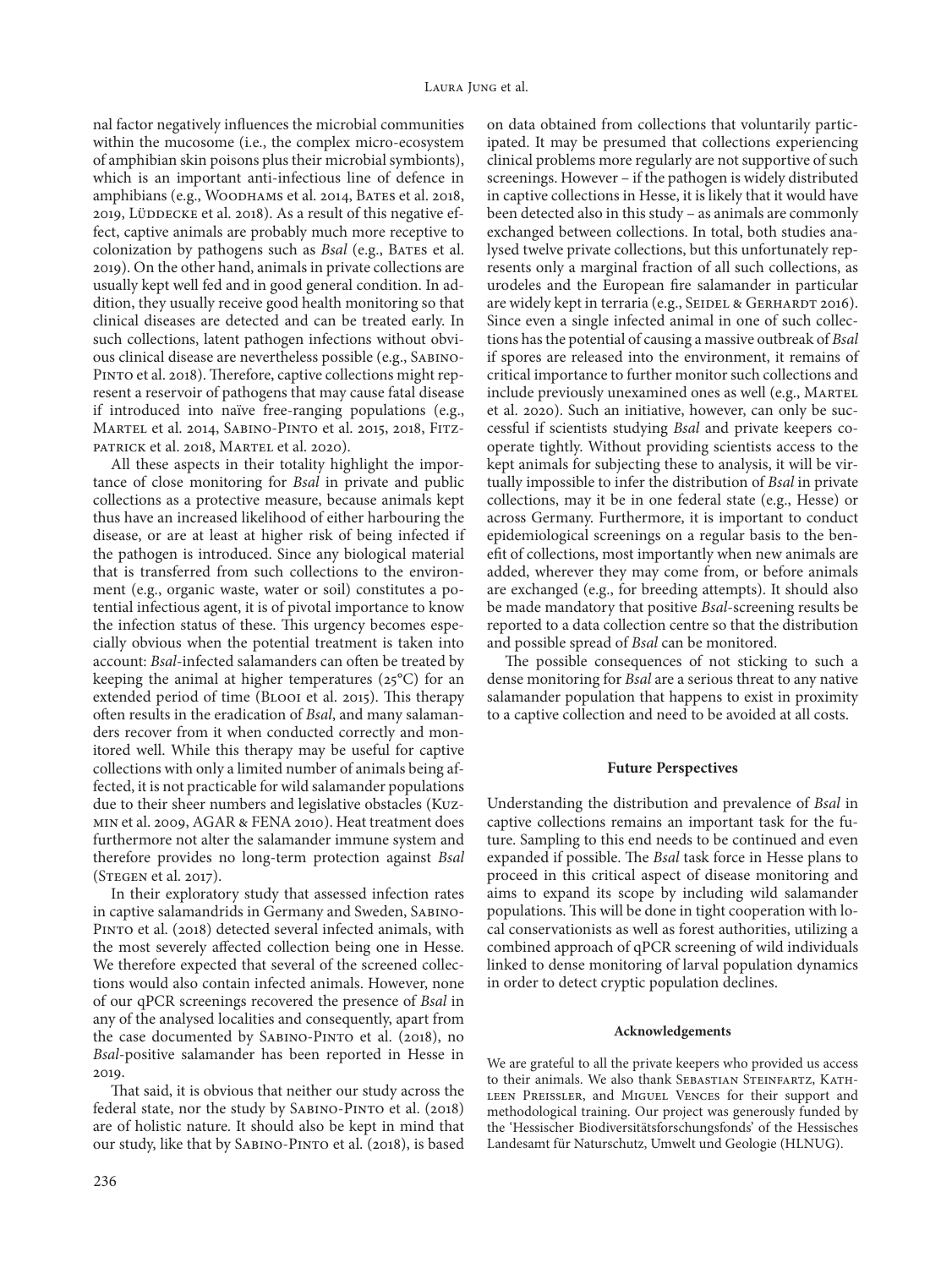#### **References**

- AGAR & FENA (2010): Rote Liste der Amphibien und Reptilien Hessens, 6. Fassung. – Hessisches Ministerium für Umwelt, Energie, Landwirtschaft und Verbraucherschutz, Arbeitsgemeinschaft Amphibien- und Reptilienschutz in Hessen e.V. und Hessen-Forst Servicestelle Forsteinrichtung und Naturschutz, Fachbereich Naturschutz, Wiesbaden.
- Bates, K. A., F. C. Clare, S. O'Hanlon, J. Bosch, L. Brookes, K. Hopkins, E. McLaughlin, O. Daniel, T. W. J. Garner, M. C. Fisher & X. A. Harrison (2018): Amphibian chytridiomycosis outbreak dynamics are linked with host skin bacterial community structure. – Nature Communications, **9**: 693.
- Bates, K. A., J. M. G. Shelton, V. L. Mercier, K. P. Hopkins, X. A. Harrison, S. O. Petrovan & M. C. Fisher (2019): Captivity and infection by the fungal pathogen *Batrachochytrium salamandrivorans* perturb the amphibian skin microbiome. – Frontiers in Microbiology, **10**: 1834.
- Beukema, W., A. Martel, T. T. Nguyen, K. Goka, D. S. Schmeller, Z. Yuan, A. E. Laking, T. Q. Nguyen, C.-F. Lin, J. Shelton, A. Loyau & F. Pasmans (2018): Environmental context and differences between native and invasive observed niches of *Batrachochytrium salamandrivorans* affect invasion risk assessments in the Western Palaearctic. – Diversity and Distributions, **24**: 1788–1801.
- Blooi, M., F. Pasmans, J. E. Longcore, A. Spitzen-van der Sluijs, F. Vercammen & A. Martel (2013): Duplex real-time PCR for rapid simultaneous detection of *Batrachochytrium dendrobatidis* and *Batrachochytrium salamandrivorans* in amphibian samples. – Journal of Clinical Microbiology, **51**: 4173– 4177.
- Blooi, M., A. Martel, F. Haesebrouck, F. Vercammen, D. BONTE & F. PASMANS (2015): Treatment of urodelans based on temperature dependent infection dynamics of *Batrachochytrium salamandrivorans*. – Scientific Reports, **5**: 8037.
- Blooi, M., F. Pasmans, J. E. Longcore, A. Spitzen-van der Sluijs, F. Vercammen & A. Martel (2016): Correction for Blooi et al., duplex real-time PCR for rapid simultaneous detection of *Batrachochytrium dendrobatidis* and *Batrachochytrium salamandrivorans* in amphibian samples. – Journal of Clinical Microbiology, **54**: 246.
- Cunningham, A. A., K. Beckmann, M. Perkins, L. Fitzpatrick, R. Cromie, J. Redbond, M. F. O'Brien, P. Ghosh, J. SHELTON & M. C. FISHER (2015): Emerging disease in UK amphibians. – Veterinary Record, **176**: 468.
- Dalbeck, L., H. Düssel-Siebert, A. Kerres, K. Kirst, A. Koch, S. Lötters, D. Ohlhoff, J. Sabino-Pinto, K. Preissler, U. Schulte, V. Schulz, S. Steinfartz, M. Veith, M. Vences, N. Wagner & J. Wegge (2018): Die Salamanderpest und ihr Erreger *Batrachochytrium salamandrivorans* (*Bsal*): aktueller Stand in Deutschland. – Zeitschrift für Feldherpetologie, **25**:  $1 - 22$ .
- Deutsche Gesellschaft für Herpetologie und Terrarienkunde (2018): Verbreitungsatlas der Amphibien und Reptilien Deutschlands. – DGHT, Mannheim. Available at www.feldherpetologie.de, accessed 10 February 2020.
- Feldmeier, S., L. Schefczyk, N. Wagner, G. Heinemann, M. VEITH & S. LÖTTERS (2016): Exploring the distribution of the spreading lethal salamander chytrid fungus in its invasive range in Europe – a macroecological approach. – PLoS ONE, **11**: e0165682.
- Fisher, M. C., D. A. Henk, C. J. Briggs, J. S. Brownstein, L. C. Madoff, S. L. McCraw & S. J. Gurr (2012): Emerging fungal threats to animal, plant and ecosystem health. – Nature, **484**: 186–194.
- Fitzpatrick, L. D., F. Pasmans, A. Martel & A. A. Cunningham (2018): Epidemiological tracing of *Batrachochytrium salamandrivorans* identifies widespread infection and associated mortalities in private amphibian collections. – Scientific Reports, **8**: 13845.
- Hoffmann, M., C. Hilton-Taylor, A. Angulo, M. Böhm, T. M. Brooks, S. H. Butchart, K. E. Carpenter, J. Chanson, B. Collen, N. A. Cox, W. R. T. Darwall, N. K. Dulvy, L. R. Harrison, V. Katariya, C. M. Pollock, S. Quader, N. I. Richman, A. S. L. Rodrigues, M. F. Tognelli et al. (2010): The impact of conservation on the status of the world's vertebrates. – Science, **330**: 1503–1509.
- Hyatt, A. D., D. G. Boyle, V. Olsen, D. B. Boyle, L. Berger, D. Obendorf, A. Dalton, K. Kriger, M. Hero, H. Hines, R. Phillott, R. Campbell, G. Marantelli, F. Gleason & A. COLLING (2007): Diagnostic assays and sampling protocols for the detection of *Batrachochytrium dendrobatidis*. – Diseases of Aquatic Organisms, **73**: 175–192.
- Kuzmin, S., T. Papenfuss, M. Sparreboom, I. H. Ugurtas, S. Anderson, T. Beebee, M. Denoël, F. Andreone, B. Anthony, B. Schmidt, A. Ogrodowczyk, M. Oglieska, J. Bosch, D. Tarkhnishvili & V. Ishenko (2009): The IUCN Red List of Threatened Species. *Salamandra salamandra*. – IUCN, Gland etc. Available at https://dx.doi.org/10.2305/IUCN.UK.2009. RLTS.T59467A11928351.en, accessed 10 February 2020.
- Klewen, R. (1988): Die Landsalamander Europas, Teil 1. A. Ziemsen, Wittenberg Lutherstadt.
- Laking, A. E., H. N. Ngo, F. Pasmans, A. Martel & T. T. Nguyen (2017): *Batrachochytrium salamandrivorans* is the predominant chytrid fungus in Vietnamese salamanders. – Scientific Reports, **7**: 44443.
- Lötters, S., N. Wagner, G. Albaladejo, P. Böning, L. Dalbeck, H. Düssel, S. Feldmeier, M. Guschal, K. Kirst, D. Ohlhoff, K. Preissler, T. Reinhardt, M. Schlüpmann, U. Schulte, V. Schulz, S. Steinfartz, S. Twietmeyer, M. VEITH, M. VENCES & J. WEGGE (2020): The amphibian pathogen *Batrachochytrium salamandrivorans* in the hotspot of its European invasive range: past – present – future. – Salamandra, **56**: 173–188 [this issue].
- Lüddecke, T., S. Schulz, S. Steinfartz & M. Vences (2018): A salamander's toxic arsenal: review of skin poison diversity and function in true salamanders, genus *Salamandra*. – The Science of Nature, **105**: 56.
- Martel, A., A. Spitzen-van der Sluijs, M. Blooi, W. Bert, R. Ducatelle, M. C. Fisher, W. Bosman, K. Chiers, F. Bossuyt & F. Pasmans (2013): *Batrachochytrium salamandrivorans* sp. nov. causes lethal chytridiomycosis in amphibians. – Proceedings of the National Academy of Sciences, **110**: 15325– 15329.
- Martel, A., M. Blooi, C. Adriaensen, P. van Rooij, W. Beukema, M. C. Fisher, R. A. Farrer, B. R. Schmidt, U. Tobler, K. Goka, K. R. Lips, C. Muletz, K. R. Zamudio, J. Bosch, S. Lötters, E. Wombwell, T. W. J. Garner, A. A. Cunningham, A. Spitzen-van der Sluijs, S. Salvidio, R. Ducatelle, K. Nishikawa, T. T. Nguyen, J. E. Kolby, I. van Bocxlaer & F. Pasmans (2014): Recent introduction of a chytrid fungus endangers Western Palearctic salamanders. – Science, **346**: 630–631.